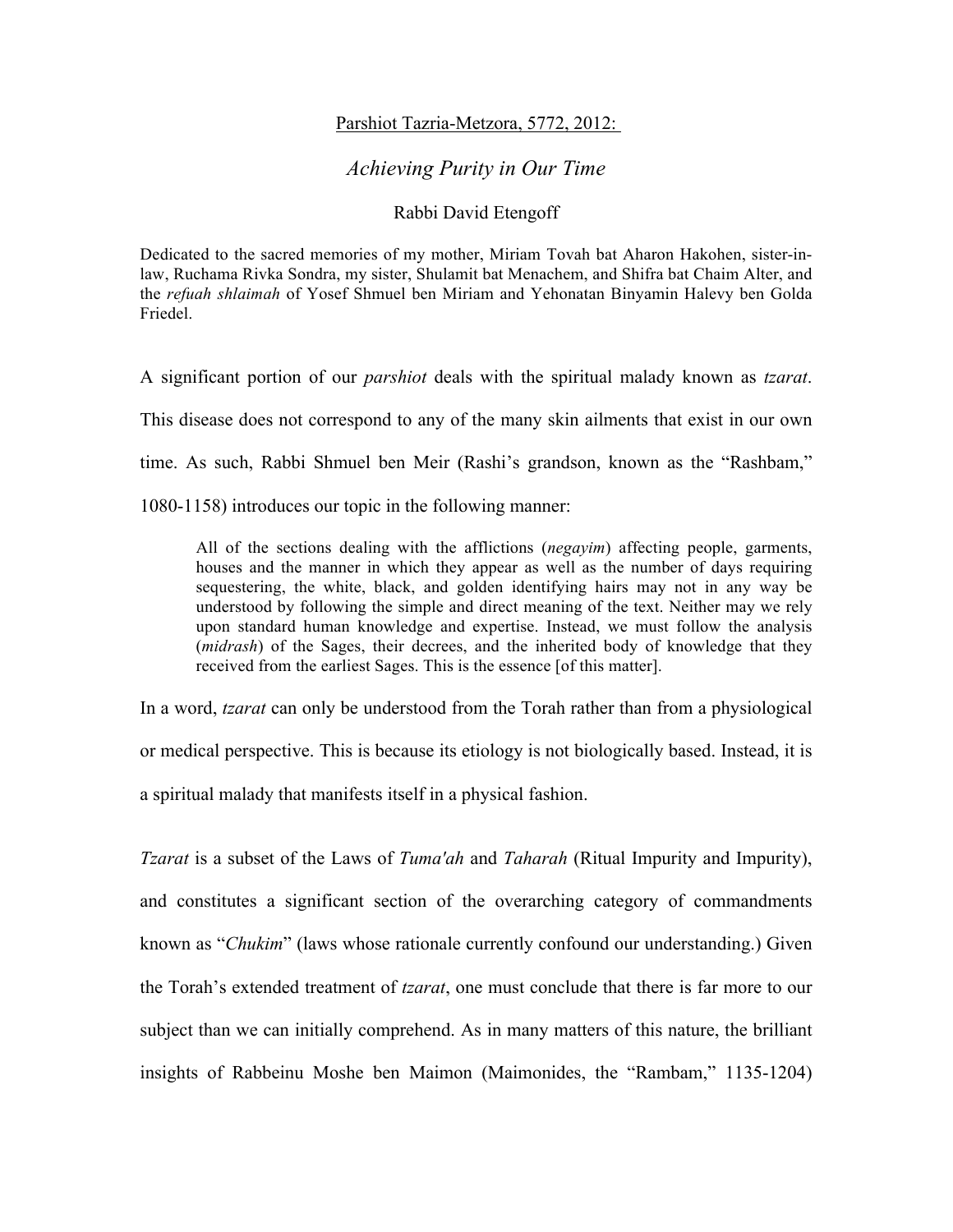illuminate the darkness of confusion that surrounds our subject. Part of the Metzora's (one afflicted with *tzarat*) purification process entails immersion in a mikvah (ritual pool) in order to effectuate his or her transition to complete purity:

The person seeking to effectuate the purification process shall then immerse his garments, shave off all his hair, and immerse [himself] in [mikvah] water, and become ritually purified. After this, he may enter the camp, but he shall remain outside his tent for seven days. And it shall be, on the seventh day, that he shall shave off all his hair: [that of] his head, his beard, his eyebrows; indeed, all his hair, he shall shave off. He shall then immerse his garments and immerse his flesh in [mikvah] water, thus becoming ritually purified. (*Sefer Vayikra* 14:8-9, translation, *The Judaica Press Complete Tanach*, with my emendations)

As the Torah testifies, there is an inextricable link that obtains between *tzarat* and purification therefrom via immersion in a mikvah. As such, let us now turn to the Rambam's analysis of the mikvah's waters in order to advance the understanding of our difficult topic:

It is a clear and apparent matter that the concepts of [ritual] purity and impurity are Scriptural decrees and they are not matters determined by a person's understanding and they are included in the category of *chukim*. Similarly, immersion in a *mikvah* to ascend from impurity is included in the category of *chukim*, because impurity is not mud or filth that can be washed away with water. Instead, the immersion is a Scriptural decree and requires focusing the intent of one's heart. Therefore our Sages said: "When one immersed, but did not intend to purify himself," it is as if he did not immerse." (*Sefer Mishneh Torah*, *Hilchot Mikvaot*, 11:12, translation, Rabbi Eliyahu Touger, brackets my own)

Maimonides first notes that the categories of *taharah* (ritual purity) and *tuma'ah* (ritual impurity) are concepts that defy human understanding and are, therefore, absolute commands of the Master of the Universe by which we must abide. He then states that the efficacy of immersing in a mikvah to effectuate the change in status from *tuma'ah* to *taharah* is one of the *Chukim* as well. This is the case since "impurity is not mud or filth that can be washed away with water." As a result, *kavanah* (intention) becomes the constitutive element for enabling the mysterious transformation from *tuma'ah* to *taharah*